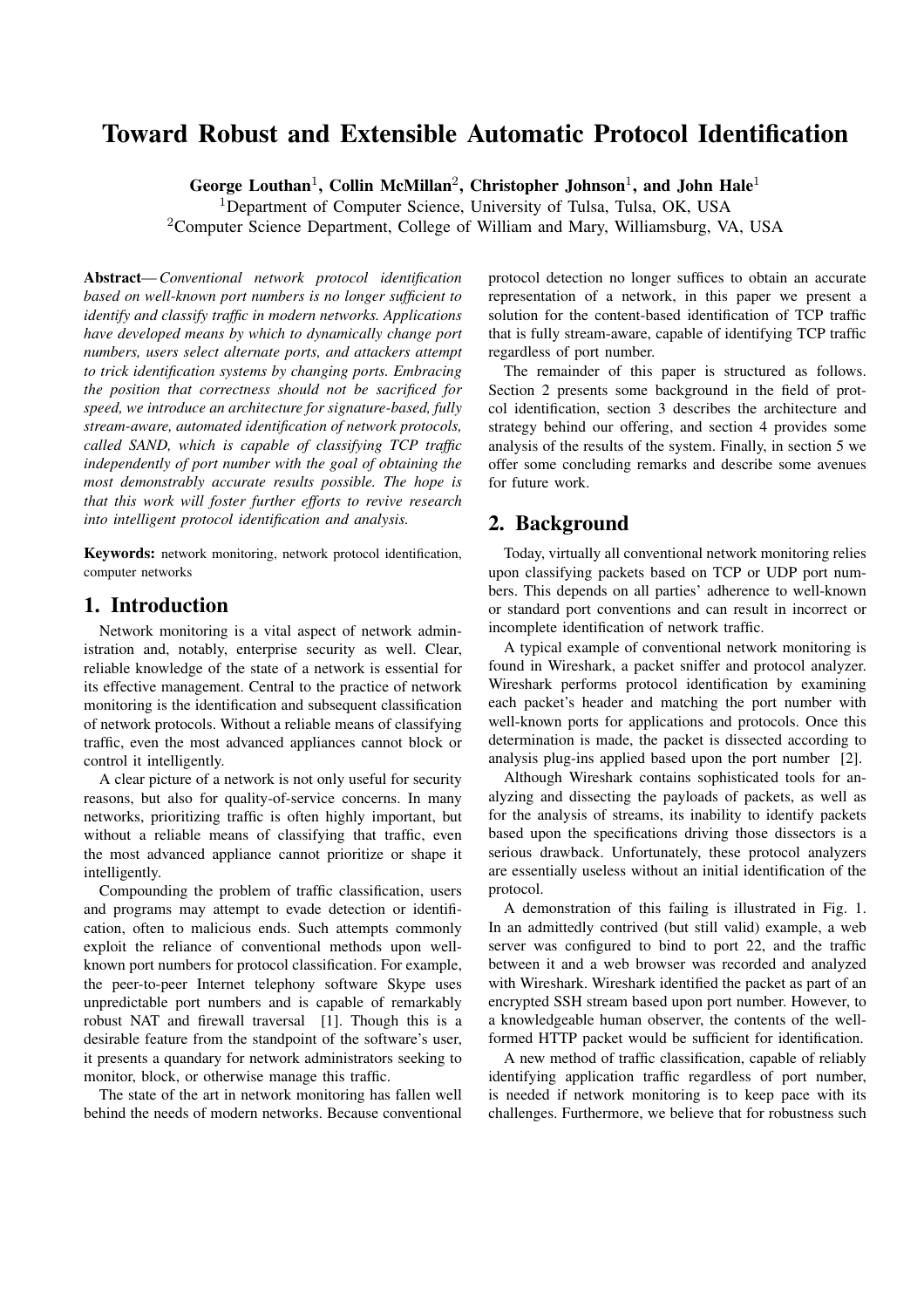▷ Frame 4 (285 bytes on wire, 285 bytes captured)

Fthernet II, Src: Giga-Byt\_d6:5c:cc (00:1d:7d:d6:5c:cc), Dst: Cisco\_64:f8:ff (00:09:e8:64:f8:ff) \

P Internet Protocol, Src: 129.244.244.150 (129.244.244.150), Dst: 129.244.141.133 (129.244.141.133)

P Transmission Control Protocol, Src Port: 39393 (39393), Dst Port: ssh (22), Seq: 1, Ack: 1, Len: 219 SSH Protocol

0040 3d 25 47 45 54 20 2f 20 48 54 54 50 2f 31 2e 31  $-$ %GFT /  $HTP/1.1$ 0050 Od Oa 48 6f 73 74 3a 20 31 32 39 2e 32 34 34 2e 129.244. ..Host: 31 34 31 2e 31 33 33 3a 32 32 0d 0a 55 73 65 72 141.133: 22..User 0060 0070  $2<sub>d</sub>$ 41 67 65 6e 74 3a 20 45 4c 69 6e 6b 73 2f 30 - Agent: ELinks/0 0080 2e 31 31 2e 33 2d 35 75 62 75 6e 74 75 32 20 28 .11.3-5u buntu2 ( 0090 74 65 78 74 6d 6f 64 65 3b 20 44 65 62 69 61 6e textmode : Debian 00a0 3b 20 4c 69 6e 75 78 20 32 2e 36 2e 32 34 2d 32 ; Linux 2.6.24-2 33 2d 67 65 6e 65 72 69 63 20 69 36 38 36 3b 20 00b0 3-generi c i686; 38 30 78 32 34 2d 32 29 0d 0a 41 63 63 65 70 74 80x24-2) . Accept 00c0

Fig. 1: Wireshark incorrectly identifying HTTP over port 22.

a system must be *content-aware*, making its identifications based upon the actual content of packets that adhere to known, fixed protocol formats. The goal, then, is to leverage in an automated fashion the same data that a human might use to conclude that the example in Fig. 1 is flawed.

Previous work in signature-based protocol identification by Moore and Papagiannaki suggested a 9-layer methodology for identification, but they lacked an automated process for executing their method [5]. Sen, *et al.*, specified an online, automated method for identifying certain specific peerto-peer protocols. However, their method was not extended beyond peer-to-peer applications, relied upon specialized hardware, and only inspected traffic on a packet-by-packet basis [7].

A free and open source tool called l7filter, a regularexpression based classifier plugin for Netfilter (the Linux packet filtering framework), has achieved a reasonably high level of maturity. However, it effects only rudimentary stream reconstruction by examining, by default, the first 10 packets of a stream, and it is explicitly intended almost exclusively for QoS [4]. It is expected that an attacker could use creative TCP segmentation or other tricks to evade it.

While the body of preceding work has largely sacrificed full TCP stream reassembly in order to obtain higher speeds, making their systems unsuitable as the basis vital security decisions, we have set the specific goal of maximizing the correctness of classification through robust stream reassembly in spite of its overhead. Therefore, in this paper we present a general, automated, self-contained solution for the passive, signature-based identification of TCP-based network protocols using only commodity hardware.

Additionally, although a significant amount of work was done in the field of alternative methods for identifying network traffic several years ago, little has been done since, even though the problem has only gotten more severe. For that reason, a second goal of this paper is to encourage a revival of work in this field and to advocate for the necessity

of a new approach to protocol identification.

# 3. SAND: An Architecture for Signature-based Automatic Network **Detection**

A solution to the problem of traffic identification needs to fulfill several properties. Speed and extensibility are important, but quality of results are paramount for a system that is to form the basis for making security decisions. That is, it should be fully stream-aware and automated; without satisfying these requirements, an identification system is likely to fall short in robustness and usability, which together are necessary to succeed conventional methods.

Our architecture, dubbed SAND, for Stream-Aware Network-protocol Detector, takes great strides toward exhibiting these properties for detection of TCP-based protocols. The implementation, written largely in Python, provides a module called pysand, suitable for import and use by other applications. The following section describes the general architecture and some implementation details of our detection library.

### 3.1 Architecture

Fig. 2 shows the basic architecture of the SAND system, which relies upon three basic, modular components: an identification moduSSH is not the only protocol taking this approximate form. For example, in the GNUTELLA protocol, an early version used "GNUTELLA OK" as a server response from a client request. In later versions of the protocol, 0.6 for instance, the response might be "GNUTELLA/0.6 200 OK" [10]. This form, combined with the nature of SAND identifiers, enables the system to deal gracefully with different versions, as well as pass the version (and status code, if desired) back to an analysis module.le (pysand in our reference implementation), which performs the actual protocol detection; one or more analysis modules,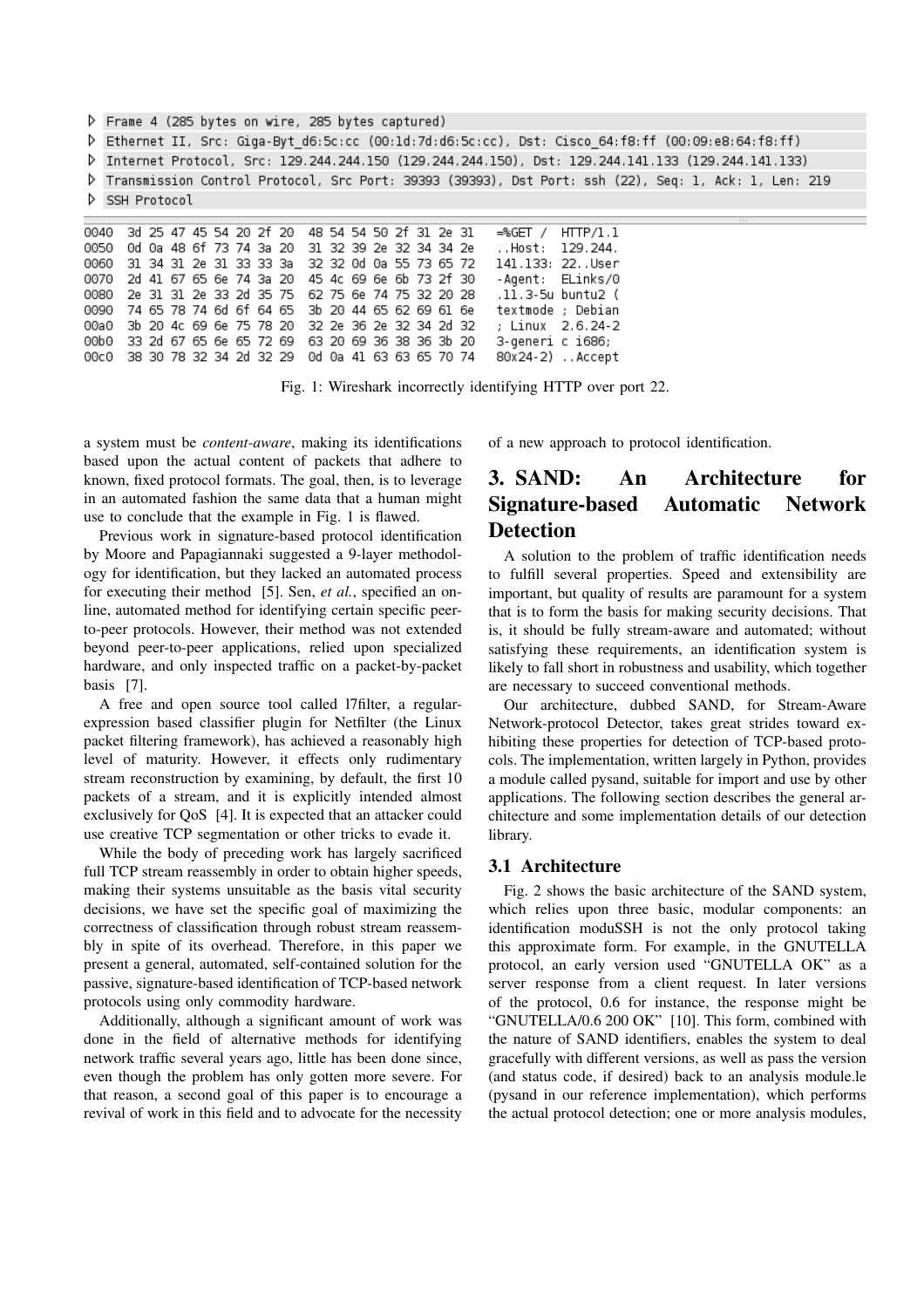

Fig. 2: The SAND architecture.

which receive protocol information from callback functions they provide to the library; and a set of protocol identifiers, used to specify signatures in order to identify and extract some basic information from the network streams.

Discrete packets are reassembled into a completely correct, consistent stream using libnids, a library providing supporting functions for the design of network intrusion detection systems that actually provides an implementation of the Linux TCP/IP stack and provides the interface to libpcap [8].

#### 3.2 Identification Strategy

The identification strategy depends upon a set of identifiers loaded from files at run-time. A single identifier specifies the information necessary to identify a single protocol and is made up of one or more signatures to be located in the streams.

A single signature in an identifier includes start and end terms, with the unsearched string between them optionally being returned to libsand as potentially useful information. For example, in the SSH protocol, each party must send a protocol identification string of the form "SSH-protoversionsoftwareversion SP comments CR LF" [9]; therefore, a sensible identifier for the SSH protocol might find the string "SSH-" and the "CR LF" terminator, taking the string between them to be the protocol version. This identifier is provided in SAND format in Fig. 3.

SSH is not the only protocol taking this approximate form. For example, in the GNUTELLA protocol, an early version used "GNUTELLA OK" as a server response from a client request. In later versions of the protocol, 0.6 for instance, the response might be "GNUTELLA/0.6 200 OK" [10]. This form, combined with the nature of SAND identifiers, enables the system to deal gracefully with different versions, as well as pass the version (and status code, if desired) back

```
protocol = "SSH"
threshold = 2[server0]
start = "SSH-"
sig = "s\_version"finish = "\ln"
[client0]
start = "SSH-"
sig = "c_ver sion"finish = "\ln"
```
Fig. 3: The identifier for SSH.

to an analysis module.

Like Sen, *et al.*, we noted that protocols often take the form of "stringset1\*stringset2" [7]. This identifier format was favored over simpler techniques like plain string matching or string and offset specification, because more power was judged to be useful; and over full-fledged regular expression based string specification system, like what is used in l7filter [4] because the extra complexity was judged unnecessary. Further, the variable content between the two strings is often version information or other desirable content.

Fig. 4 illustrates the general strategy for identifying a stream. Pysand maintains a table of each tracked stream and the protocols they have been matched against, storing a numerical "certainty" value. Each time a signature is matched in the stream, the certainty value is incremented; once it reaches an identifier's specified threshold, stream searching and reassembly cease, and the analysis module is notified of the identification.

### 4. Analysis

Above, several criteria and requirements are identified against which SAND and other signature-based attempts to solve the protocol identification problem should be evaluated. These included signature-based nature, stream-based processing, extensible architecture, automation, and speed.

SAND identifies protocols according to signatures specified in identifier files. The search system allows the location of arbitrary signatures at arbitrary locations in TCP streams and the parsing of simple information such as version strings based upon specifications made in the identifiers.

While many protocol identification systems, including those is most common use, operate on individual packets (whether on packet headers alone or on their payloads), SAND is fully stream-based. By utilizing an actual implementation of a TCP/IP stack, the system can robustly reassemble packets into streams; this should prove more reliable than any system that depends upon single independent packets.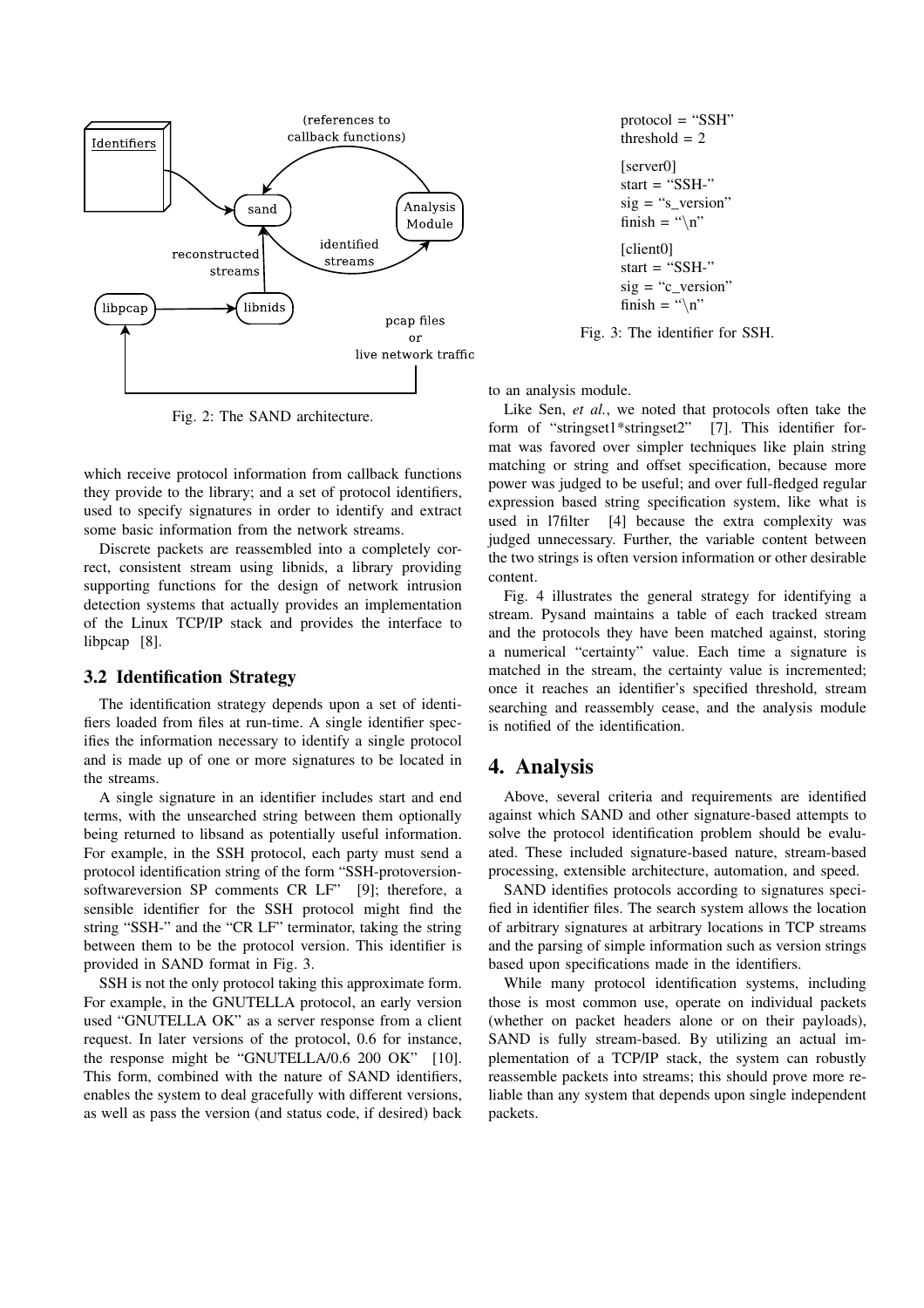

Fig. 4: The SAND identification strategy.

As an example, Sen, *et al.*, specifically chose to avoid stream reassembly, asserting that the speed gained by eschewing reassembly outweighed potential gains in robustness [7]. However, most identifiable streams can be identified in the first few packets, seriously limiting and, in some cases, altogether eliminating the amount of extraneous reassembly required.

For example, an attacker seeking to avoid detection by a packet-based system could use TCP segmentation to construct packets that do not contain signatures but still deliver equivalent information by altering the size of each packet to ensure that the packet boundary falls in the middle of a signature element, and possibly reordering the packets. The stream reassembly component of SAND ensures that such efforts will fail.

Several other researchers have presented methods of identifying traffic using signatures without providing a clear method for updating, specifying, and extending their systems' ability to recognize different streams from the perspective of a user [5] [12] [7]. In the SAND implementation, a simple, well-defined data file added to the identifier directory introduces a new identifier.

A minor roadblock to extensibility is the requirement for the manual generation of network protocol identifiers.

Most common protocols are well studied and well specified, leading to straightforward design of signatures. For other protocols, work has been done to alleviate this problem. Park, *et al.*, created an algorithm called LASER, which seeks to automatically generate application signatures [6]. Although SAND's approach to protocol identification is fully automated, the system itself does not provide any useful method for automatically generating identifiers.

This flows naturally into the question of automation. SAND's approach to protocol identification is fully automated; however, the system itself does not provide any useful method for automatically generating identifiers. Although this issue is out of the scope of this paper, we recognize that it is a serious deficiency that needs to be addressed.

The last issue is speed. Pattern matching in pysand is accomplished using Python's built-in substring finding function, which is, in Python 2.5, implemented as a variation of the Boyer-Moore algorithm and exhibits sublinear order  $(O(n/m))$  in good cases and no worse than  $O(nm)$ . In practice, it works quite quickly. An even faster alternative to this might incorporate a Bloom filter, a probabilistic data structure capable of quickly determining set membership with the risk of false positives but incapable of producing false negatives [11], if the risk of false positives is judged acceptable.

Another speed concern is the overhead inherent in using libnids, which contains a full implementation of the Linux TCP/IP stack. Using libnids allows graceful handling of boundary cases that may confound other systems but perhaps introduces an overly large amount of overhead. Nevertheless, the graceful treatment of these boundary cases—and, in fact, all possible cases involved in TCP reconstruction—is one of the properties setting SAND apart from other systems.

Nevertheless, the speed of the system seems acceptable for many purposes. In a number of preliminary tests, rates between 30Mbps and 220Mbps were achieved on a moderately loaded AMD Athlon 64 X2 5000+ Linux system with 2GB of RAM. Various protocols and identifiers were included in these tests, the selection of which is expected to influence the performance of the system. Performance data and analysis is incomplete and likely to be the subject of future work.

A final set of examples of the advantages of the SAND approach over conventional TCP port-based identification schemes is illustrated by elaborating on an earlier comparison to Wireshark's identification abilities. An SSH server was configured to bind to port 5322, an instance of an alternate-port configuration suggested by some commercial web hosts, a web server was bound to port 22, and Wireshark was used to sniff the traffic to those servers.

In default configurations, Wireshark can immediately identify traffic on port 22 as SSH and on port 80 as HTTP; however, in this case Wireshark identified the SSH traffic on port 5322 only as "TCP", whereas it identified the web